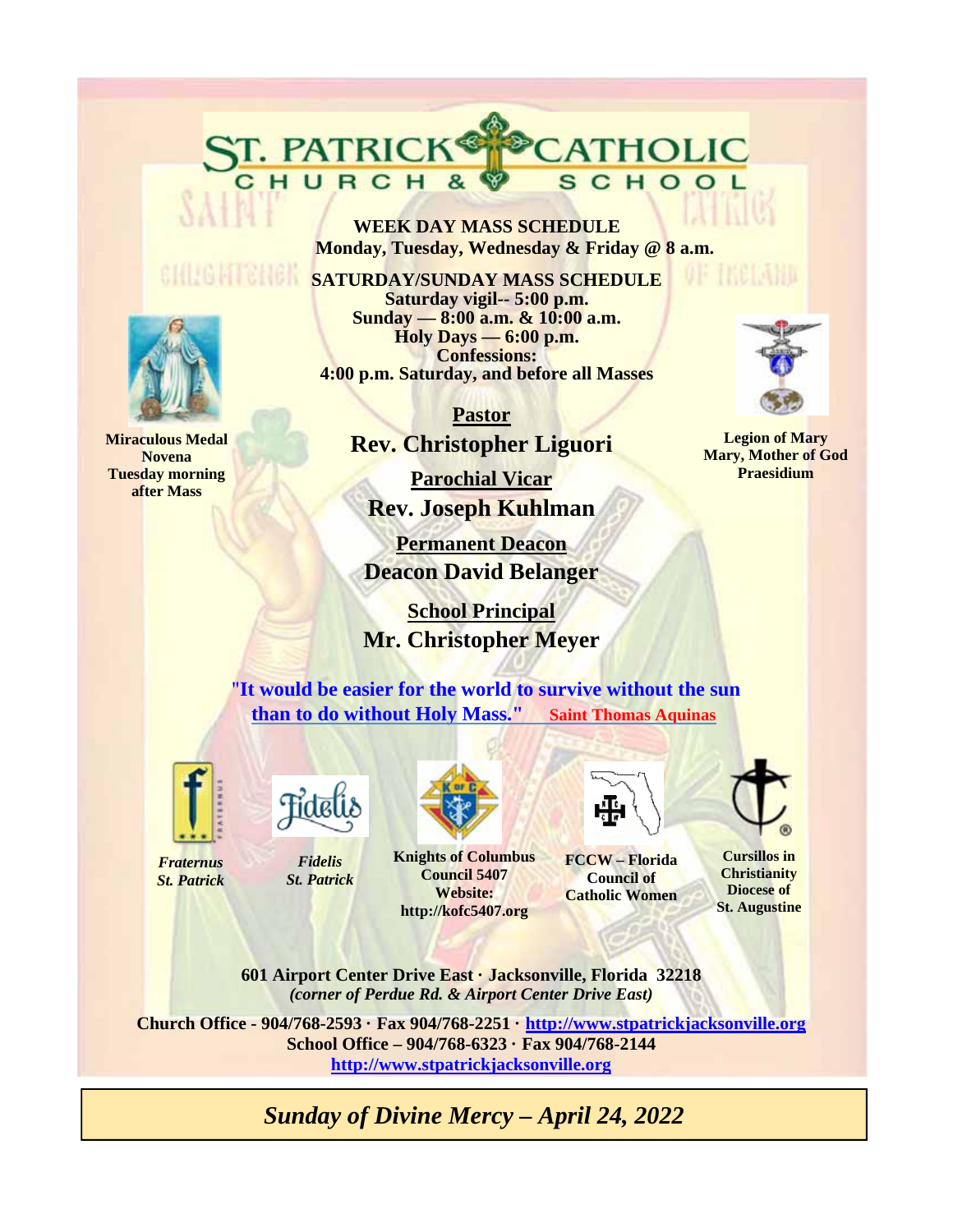# **From Fr. Liguori,**

# **Today is Divine Mercy Sunday**

# **3:00 pm**

# **Exposition of Blessed Sacrament**

# **Sung Divine Mery Chaplet**

# **Benediction**

# **Plenary indulgence for Divine Mercy Sunday**

# **I. The usual conditions for every plenary indulgence:**

- sacramental confession [according to previously issued norms, **within abut 20 days before or after**
- Eucharistic communion [according to previously issued norms, **preferably on the day, or the days before or after]**
- prayer for the intentions of Supreme Pontiff [certain prayers are not specified]

## **II. The specific conditions for this Indulgence**

On Divine Mercy Sunday

- in any church or chapel, in a spirit that is completely detached from the affection for a sin, even a venial sin, **take part in the prayers and devotions held in honour of Divine Mercy**
- **or**, **in the presence of the Blessed Sacrament exposed or reserved in the tabernacle, recite the Our Father and the Creed, adding a devout prayer to the merciful Lord Jesus (e.g. Merciful Jesus, I trust in you!")**

# **Partial Indulgence**

A partial indulgence, granted to the faithful who, at least with a contrite heart, pray to the merciful Lord Jesus a legitimately approved invocation. [e.g. Jesus I trust in You. My Jesus mercy. or any other approved invocation]

# **Next Sunday May 1 -- 12 noon Sung High Latin Mass**

Now Accepting Announcements for the **May 8** bulletin--no later than **12 noon** on **Friday, April 29.**Please email your requests to Fr. Liguori – fatherliguori@hotmail.com For information, contact Alice @ ahavener@spcsjax.org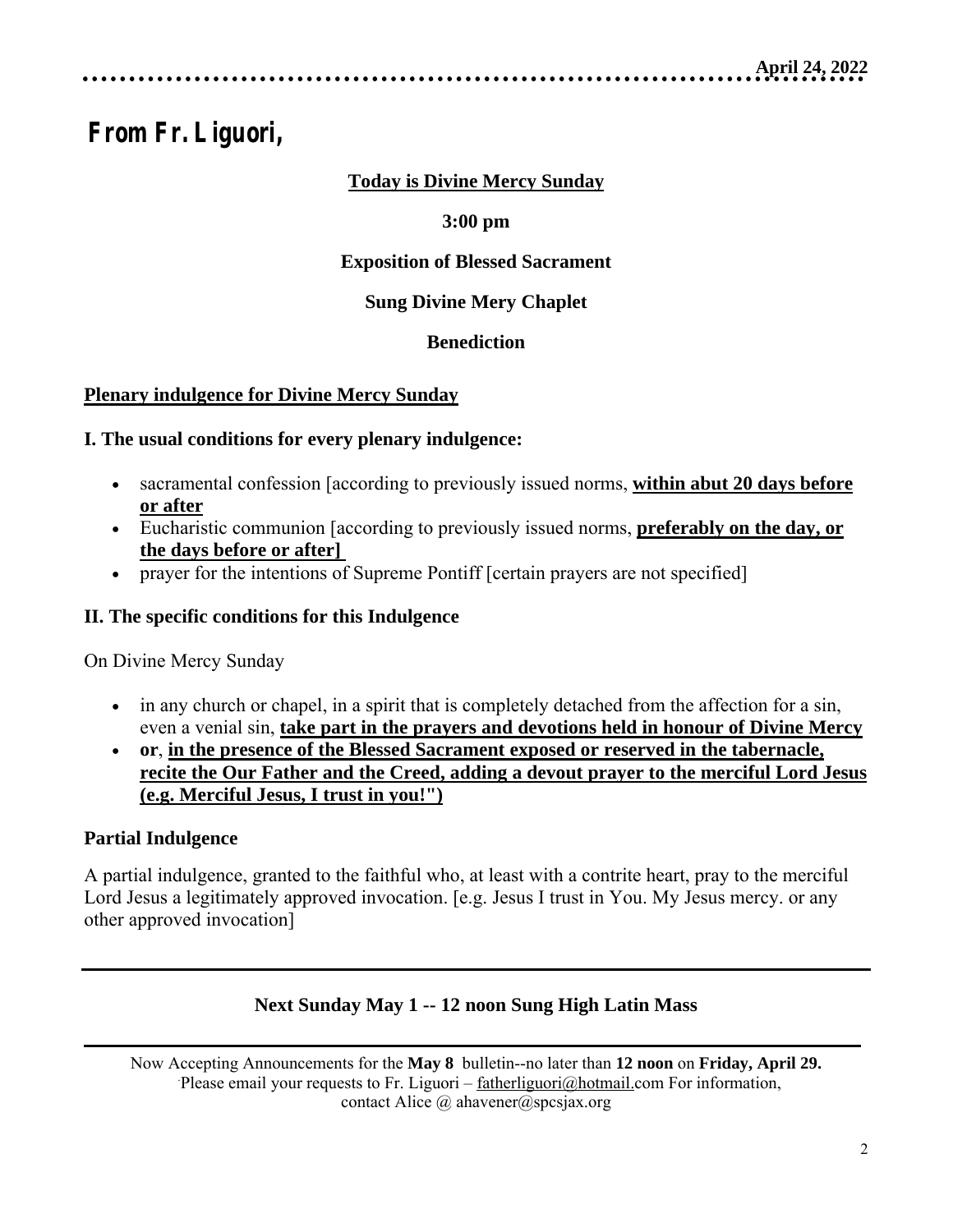## *Welcome*

If you are new to the parish or recently returning to the church, we welcome you. Please consider registering with our parish. Parish registration forms on the pamphlet wall in the church vestibule, to the left of the rest rooms, and on our church website. Fill out the form & place it in the offertory at mass, or drop it off or mail it to the church office.

**Sacrament of the Anointing of the Sick ~ Call Father Liguori for this sacrament if you or someone** you know is seriously ill or in danger of death. 768-2593, Ext. 1 (and the "#" sign)

**Sacrament of Marriage ~** Contact a priest at least 8-12 months in advance before you arrange your wedding date.

**Sacrament of Baptism --** Parents must be registered parishioners, and are expected to attend a Baptism preparation class. To schedule a class, please text or call Cathy Taylor, 904- 860-3891, For further information, and to schedule a date for Baptism, contact Alice in the parish office: 768-2593, Ext. 4#, or email ahavener@spcsjax.org

## **Mass Intentions**



Saturday, April 23 5 PM  $\qquad \qquad \bullet$  Ralph Vincent By Margaret Vincent Sunday, April 24 8 AM John Michael Hopkins By Michael & Sarah Hopkins 10 AM For Parishioners Monday, April 25 6:30 AM Holy Souls in Purgatory Requested By Donor 8 AM  $\bullet$  Joan Brenner By Virgil Brenner Tuesday, April 26 6:30 AM -- 8 AM  $\bullet$  Chandler Brice Haas By Barbara Moore Wednesday, April 27 8 AM  $\phi$  Roger Arvin By Virgil Brenner Friday, April 29  $8 AM$   $\bullet$  Ken Deyton By Mike & Tracy Hardin

*From: St. Patrick's Moms Group….. Come and meet up with us! For information on meetings & activities, contact Emily Peterson @* **stpatrickmoms@gmail.com** 

**(meetings—3rd Monday of the month)** 

## **Blessed Sacrament Altar Candles**

*In Memory of Jose L. Sanchez-Soto By Jose & Iris Sanchez ~ dedicated April thru June, 2022 ~*   $\longrightarrow$ 

*Mother's Day Cards~* Once again, the Women's Council will be offering Mother's Day's cards for sale. These beautiful cards are handmade by Sharon Carter, our parishioner. The cards are \$5 each.

In addition, a Mass will be offered for those mothers for whom the cards are bought. Sales of the cards will be for the benefit of the Women's Council in their effort to continue to serve our parish and those in need beyond St Patrick's.

## *Baby Bottle Campaign ~*

St. Patrick's Pro Life Coordinator, along with the St. Patrick's Women's Council, will be sponsoring a "Baby Bottle Campaign", in support of our Crisis Pregnancy Center—First Coast Women's Center and to show this parish's support for ProLife in a special way.

Baby bottles will be available to collect one's spare change in support of Life--**beginning on Mother's Day Weekend** and will continue for 6 weeks ending on Father's Day weekend. Please fill the bottle with spare change **and bring back on Father's Day weekend.**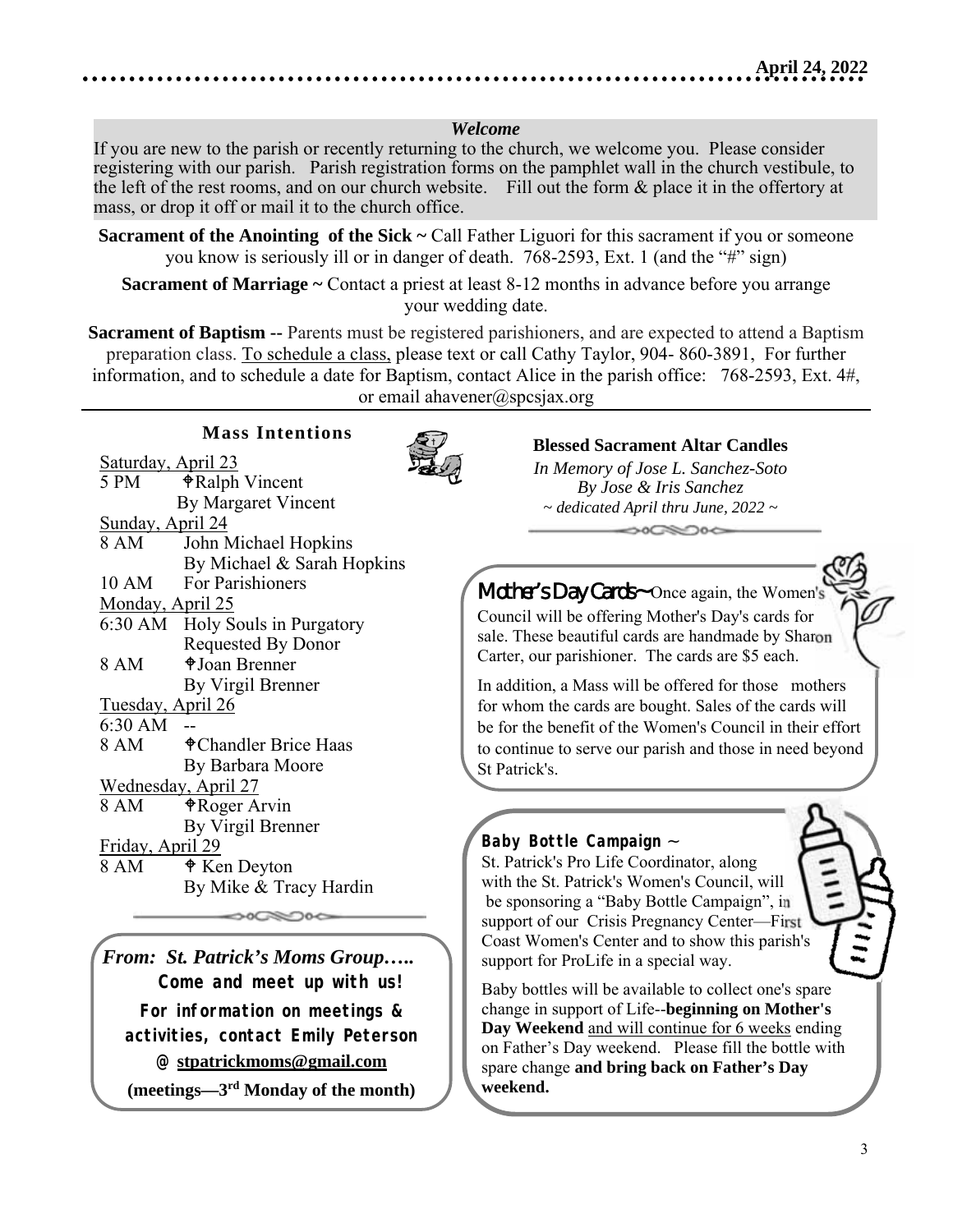## *Please Pray for….our loved ones that may be ill, in the hospital, hospice, or at home.*

Brenda Amicarelle Janet Lee Barbour Mary Barone Jennifer Bowen Roxanna Bowen Charles Breen Braden Crowley Benignino Dominguez Juanita Dominguez Carmelo Dominguez Miriam Dominguez David Eggers Elizabeth Elliot Mary Galvin Lola Hannah Alma Harrell Sandra Hayes Carl Hemple Jessica Hester Mike Hester Madeline Huggins Orga Jenkins

Cindy Johnson Amanda Keene Gerald Keyburn Gail Long Bill McCoy Michael McMillian Susan McNally Dodi Miller Andrew Nowicki Shirley Oxley Jeremy Paterno Nancy Quina Arlene Shafer David Shelton Jeanne Smith Michael Stewart Leilani Telgana Joseph Thompson Daniel Twehues Avanti Upshaw Chris Yoachum Hazel Yoachum

# *Remember to say a prayer for our military, especially for:*

Miguel Aponte, Nicholas Brewer, Matt Burns, Aaron Croxton, Cameron Croxton, Tabitha Doyle, David Gill, Austin Ingle, Bryan Johnson,  Joshua Lambert, Nicholas McVay, Derek Morris, Dalton Muckenfuss, Paul Nguyen, Thomas Reeder, Christopher Rosa, IV, David "Trey" Sparks, III, Mikell Starratt, Troy Svehla, Ron Valencia, Kevin G. White

*Note: To add or remove a name, please call the church office – 768-2593, Ext. 4# - Alice --- Thank you!---* 



## **SAINTS AND SPECIAL OBSERVANCES**

| Sunday:   | Second Sunday of Easter;                    |
|-----------|---------------------------------------------|
|           | (or Sunday of Divine Mercy);                |
|           | Julian Calendar Easter                      |
| Monday:   | St. Mark                                    |
|           | Wednesday: Administrative Professionals Day |
| Thursday: | St. Peter Chanel;                           |
|           | St. Louis Grignion de Montfort;             |
|           | Yom HaShoah (Holocaust Remembrance          |
|           | Day)                                        |
| Friday:   | St. Catherine of Siena; Arbor Day           |
| Saturday: | St. Pius V                                  |

## **TODAY'S READINGS**

**First Reading** — The apostles perform many signs and wonders among the people. Many are added to their numbers (Acts 5:12-16).

**Psalm** — Give thanks to the Lord for he is good, his love is everlasting (Psalm 118).

**Second Reading** — John, caught up in the spirit, envisions the glorified Lord, the first and the last, the one who lives (Revelation 1:9-11a, 12-13, 17-19). **Gospel** — The risen Christ comes to his disciples with peace and the Spirit. The absent Thomas doubts (John 20:19-31).



## **READINGS FOR THE WEEK**

| Monday:   | 1 Pt 5:5b-14; Ps 89:2-3, 6-7, 16-17;           |
|-----------|------------------------------------------------|
|           | Mk 16:15-20                                    |
| Tuesday:  | Acts 4:32-37; Ps 93:1-2, 5; Jn 3:7b-15         |
|           | Wednesday: Acts 5:17-26; Ps 34:2-9; Jn 3:16-21 |
| Thursday: | Acts 5:27-33; Ps 34:2, 9, 17-20; Jn 3:31-36    |
| Friday:   | Acts 5:34-42; Ps 27:1, 4, 13-14; Jn 6:1-15     |
| Saturday: | Acts 6:1-7; Ps 33:1-2, 4-5, 18-19;             |
|           | Jn $6:16-21$                                   |
| Sunday:   | Acts 5:27-32, 40b-41; Ps 30:2, 4-6, 11-13;     |
|           | Rv 5:11-14; Jn 21:1-19 [1-14]                  |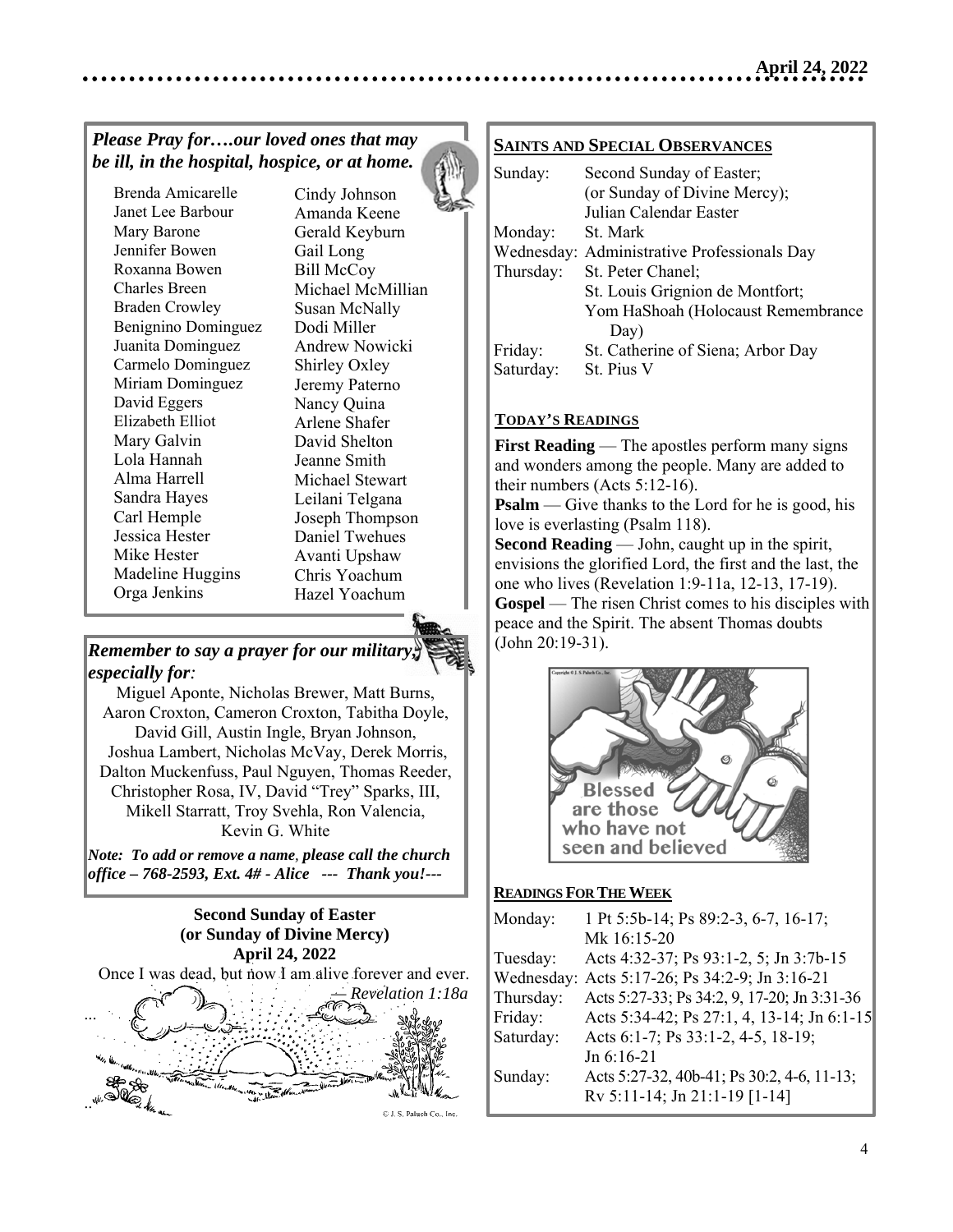## **Knights of Columbus - Council #5407**  *….welcomes you and your family to St. Patrick Catholic Church.*

Join the largest men's catholic group. Make a difference in your church & community. Enjoy hanging out with your fellow Catholics. Provide security for your family.

*Our Council, meets on the first Thursday of every month*. Contact any knight for more information, or visit our website: www.kofc5407.org

### **St. Patrick's JAX Council of Catholic Women**

**We meet the first Monday of the month**  From September thru June 6:30 pm--Rosary  $\sim$  7pm—Meeting

Jan Perry, Acting President at email: jmperry1949@gmail.com or call 904-718-5029

To enroll in online giving, go to our website: Ollering **http://www.stpatrickjacksonville.org**

Click on "Church" then, Click on "online giving" in the upper right hand corner.



|                                   |    | <b>April 9/10 April 16/17</b> |    |          |
|-----------------------------------|----|-------------------------------|----|----------|
| Offertory                         | S  | 6,380.00                      | S  | 7,455.00 |
| <b>Online Giving</b>              |    | 8,164.38                      | \$ | 2,749.97 |
| Parish Stewardship                |    | 34.00                         | \$ | 45.00    |
| Church Endowment                  |    |                               | \$ | 20.00    |
| School Endowment                  |    | 30.00                         | \$ |          |
| St. Vincent dePaul                |    | 10.00                         | \$ | 20.00    |
| Easter                            |    | 75.00                         | \$ | 2,826.75 |
| Holy Land                         |    | 80.00                         | \$ | 492.00   |
| Campaign/Bldg.Fund                | \$ | 142.00                        | \$ | 1,836.00 |
| Monthly loan payment: \$24,983.51 |    |                               |    |          |

## **Young at Hearts Senior Program**

 $\overline{\phantom{a}}$ 

 $\overline{\phantom{a}}$ 

Young at Hearts has not be hosting events during this pandemic. Questions/information, please contact: Becky Morris at 904- 551-6433, rebecca.morris.434@gmail.com

**Academic Honors – Bishop Kenny High School --** We recognize and congratulate former St. Patrick students attending Bishop Kenny High School who have achieved academic honors for the 3rd quarter of the school year:

#### **First Honors**

 Gr. 9 Benjamin Belcher Saoirse Comerford Sophia Nunez-Salinas

#### **Second Honors**

Gr. 12 Michael Bagan, Leah Klingaman, Steven Taylor

- Gr. 11 Miguel Aponte, Kasey Melear
- Gr. 10 Logan Ellzey, Mackenna Huggins, Tyler Johnson
- Gr. 9 Sarah Bagan, Ava Pratico

Honor roll requirements are: First Honors – 94-100, and Second Honors – 83-93.99 --Average grade for all courses with no grade in an individual course lower than an 80

Get this weekly bulletin delivered by email for free, Courtesy of J.S. Paluch Company, Inc. Sign up here: https://www.jspaluch.com/BulletinSubscribe.aspx Consider supporting our bulletin by advertising your business or services weekly in our bulletin. It's easy to do—just go to: https://www.jspadbuilder.com999

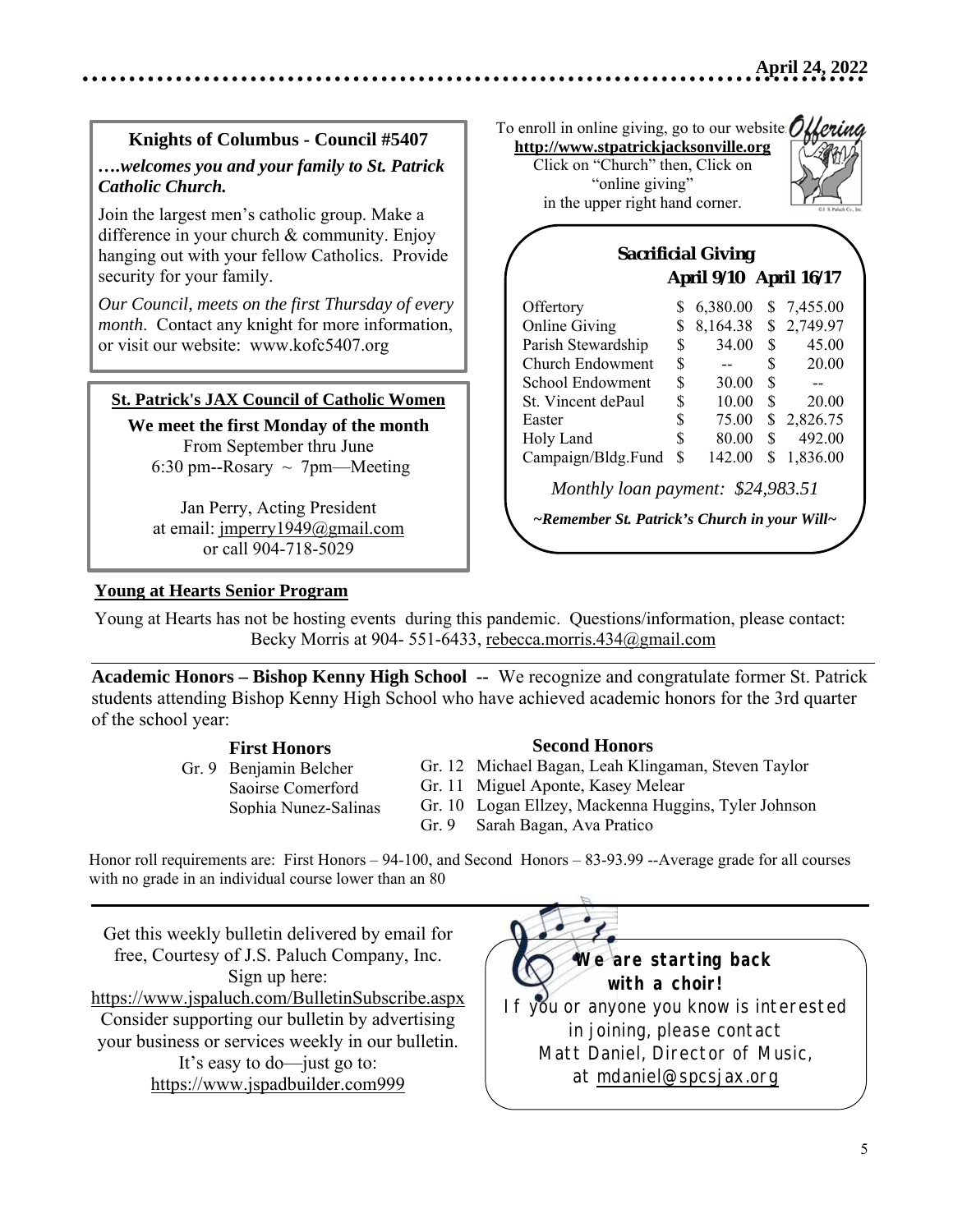#### **Resources**

**Catholic Charities Food Pantry** *On-going collection.* Place items in wheeled carts located in church vestibute. Needed: on-going collection of cereal, peanut butter, jelly, fruit cups, juice, pasta, soups, tuna and any canned meat items. Thank you! (*St. Patrick's JAX CCW)* 

Food Pantry is located at 1470 West 13th Street, Jacksonville, 32209, on the campus of St Pius Catholic Church. They serve 70 clients every Wednesday and Friday. Food tickets are distributed beginning at 11 A.M. and distribution will start at 11:30 am and end at 1 pm.

### **Catholic Therapist Network –**

 $\overline{\phantom{a}}$ 

 $\overline{\phantom{a}}$ 

Contact information for Network participants is available at https://family.dosafl.com/therapists/ (or phone diocesan office 904 262-3200). All participating mental health professionals are independent practitioners, currently licensed and insured.They are Catholics in good standing and loyal to the theology, traditions, and values of the Catholic faith. Caring and confidential Catholic support is available.

**Caring Choices @ (866) 901-9647** is available during an unplanned pregnancy to offer help thru counseling, support, education and resources.

**Rachel's Vineyard--Healing the Pain of Abortion**  (weekend retreat) A beautiful opportunity for a man or woman who is struggling with the emotional and spiritual pain of an abortion in their life. These retreats are private, strictly confidential, and for people of all faiths**. Next retreat is May 20-22, 2022.**. All calls/inquiries are confidential. Call 904- 221-3232 or email rachelsvineyardjax@yahoo.com

#### **ATTENTION:**

The Diocese of St. Augustine treats all allegations of sexual misconduct seriously and deals with all allegations in a prompt, confidential, and thorough manner. To Report Abuse, call the police or the Department of Children and Families at (800) 962‐2873. Or call the Diocesan Victim Assistance Coordinator at (904) 208‐ 6979 or email inquiries  $@$  dosafl.com. To report abuse by a bishop, call (800) 276‐1562 or visit www.reportbishopabuse.org.

## **Ministries**

**Divine Mercy Cenacle** -- Tuesdays - 10:30am to 12 pm in the church. Readings from St. Faustina's Diary, Sacred Scripture & the Catechism of the Catholic Church. Meeting closes with the Divine Mercy Chaplet. For information, Contact Irene Haywood @ 904 307-3997

**St. Patrick's Bible Study** -- Tuesdays @ 7 pm in the parish hall. Please come and join our continuing Bible Study. For further information, Contact: Gerald Lamb, email apologistforlife@gmail.com

**Fraternus** -- For l boys grades 6th--12th. Meets on Wednesdays from 6:45 to 8:15 pm—during the school year. Inviting boys into Virtuous Catholic Manhood. Sports, Food, Talks, Retreats. For information, email: fraternusstpatrick@gmail.com

**Fidelis** -- For girls grades 6th-12th. Meets on Wednesdays during the school year from 6:15-8:15. . Food, fun, fellowship, and sisterhood. Contact us at fidelisstpatrick@gmail.com. Check out the Fidelis website to learn more at https://www.fidelisonline.org/.

### **Formation**

**CCD/Religious Education Classes Classes began September 12—to enroll, contact**  Cathy Taylor, DRE., at 904-860-3891 or email cataylor@addressplus.net. Sundays from 11:15 am -12:15 pm

**Rite of Christian Initiation of Adults (RCIA**) is a communal process designed to educate adults in the Catholic Faith. The members of the RCIA process are:

 $\circ$ 

- Non-Catholics who want to learn about Catholicism;
- Non-Catholics who want to become Catholic;
- Catholics who have not been fully cate chized and;
- Catholics who want to refresh their knowledge of their Catholic faith

Classes will run from **September** thru **May**. The 2021- 2022 classes will meet on Monday evenings from 7:00pm-8:00pm in the school--all are welcome.

email Deacon David @ david1625@yahoo.com or call (904) 763-3340 …with any questions.